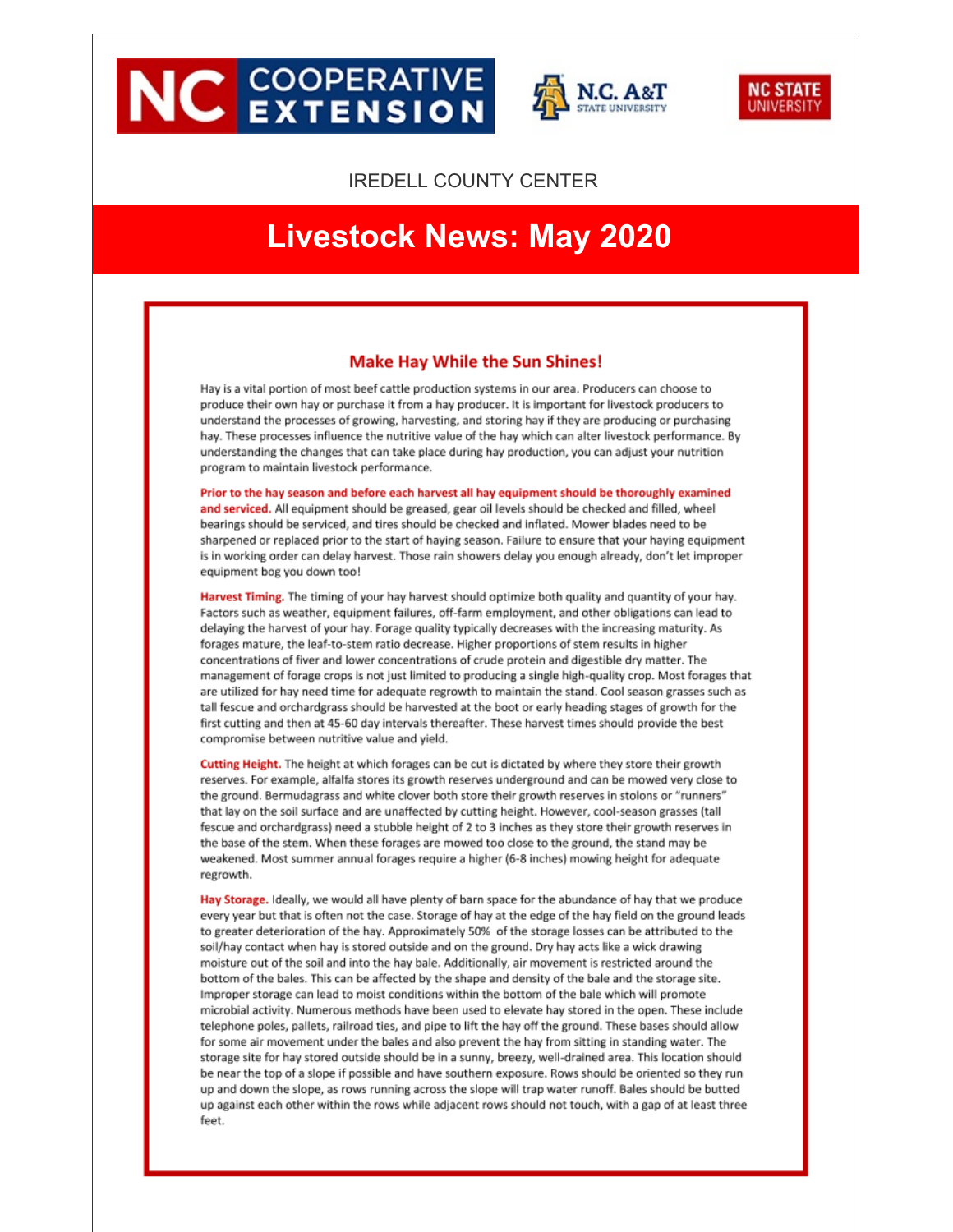

### **Safety Reminder**



While we are all ready to get started mowing, raking, and baling, it is important to remember to be safe! Most accidents can be avoided by following a few simple rules:

- If you have new equipment operators, make sure they are adequately trained on the piece of equipment that will be used. Even older equipment has safety guidelines that can be found online with a quick search.
- Roll Over Protection (ROPS) can save your life. Always wear a seatbelt if the tractor is equipped with ROPS. Older model tractors can be retrofitted with ROPS.
- Never start an engine in a shed or closed space. All internal combustion engines (diesel or gasoline) generate carbon monoxide.
- Keep your hitches low and always on the draw bar. This prevents the tractor from flipping over backwards.
- Know your terrain and limitations. Holes and washed areas can occur in fields where there haven't been in previous years. Scout your field for potential hazards.
- Never get off a moving tractor or leave the engine running. Shut the tractor off, set the parking brake, then dismount.
- Never refuel while the engine is running or hot. Always shut the tractor down when adding fluids, fuels, or performing maintenance.
- Always keep PTO properly shielded. PTO accidents can cause serious injury or death. Our human reflexes cannot compete with the speed and power of an engaged PTO shaft.
- Keep children away! Don't allow children to ride with you on the tractor. No exceptions! (unless it is an enclosed cab with a child seat)
- Take your time. Remember, tractors are designed for easy maneuverability at low speeds, not high speeds.



## **Pasture Weed Spotlight: Briars and Multiflora Rose**

These stubborn, woody stemmed weeds can be found on fence lines, old hedgerows, or in the middle of the pasture. Briars and Multiflora Rose thrive in fields that have been abandoned or have seen very little weed maintenance over the years. They require herbicides specifically designed to target brush or woody species. Look for herbicides that contain Triclopyr. Apply herbicide early in the growing season when the plant is still somewhat tender and actively growing. You may want to bush hog or mow them off first- don't do it! You want as much leaf surface area as possible to increase herbicide absorption!

## **NCDA Now Accepting Routine Soil Samples**

Good News! NCDA is once again accepting routine soil samples. Sample boxes are available in the lobby at the Iredell County Cooperative Extension Office. You will need to plan to mail in your